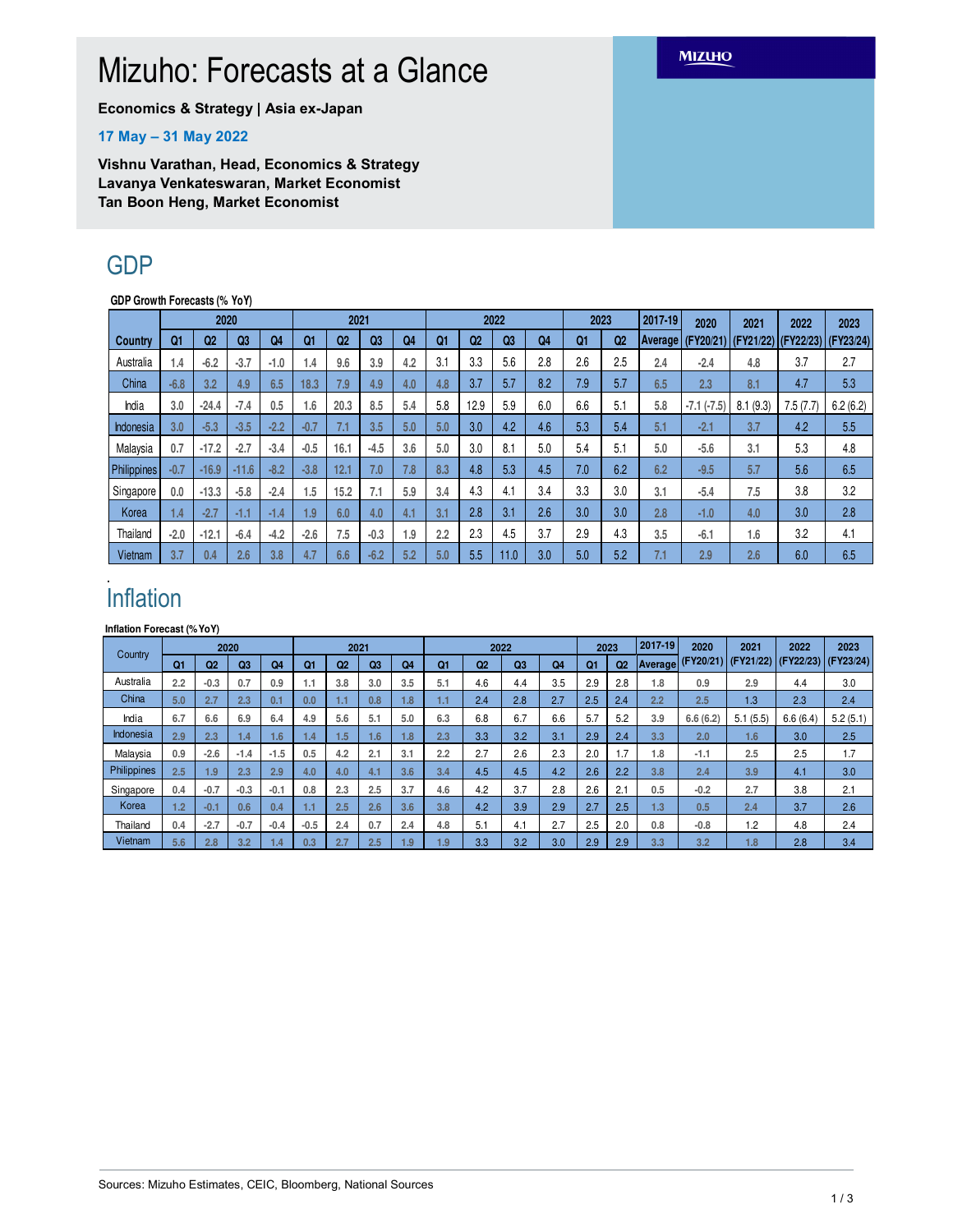# Central Bank Forecasts

#### **Central Bank Policy Outlook**

| Country     | <b>Central</b><br><b>Bank</b> |                                                                            | 2020           |                   |            |                   |                | 2021                                                    |                |                                                             | 2023                                                                                           |                |                                                             |       |                                                      |
|-------------|-------------------------------|----------------------------------------------------------------------------|----------------|-------------------|------------|-------------------|----------------|---------------------------------------------------------|----------------|-------------------------------------------------------------|------------------------------------------------------------------------------------------------|----------------|-------------------------------------------------------------|-------|------------------------------------------------------|
|             |                               | Q1                                                                         | Q2             | Q3                | Q4         | Q1                | Q2             | Q <sub>3</sub>                                          | Q <sub>4</sub> | Q1                                                          | Q <sub>2</sub>                                                                                 | Q <sub>3</sub> | Q4                                                          | Q1    | Q <sub>2</sub>                                       |
| US          | Fed                           | $0.00 - 0.25%$                                                             | $0.00 - 0.25%$ | $0.00 - 0.25%$    | 0.00-0.25% | $0.00 - 0.25%$    | $0.00 - 0.25%$ | 0.00-0.25%                                              | $0.00 - 0.25%$ | $0.25 - 0.50%$                                              | 1.25-1.50%                                                                                     | 1.75-2.00%     |                                                             |       | 2.00-2.25% 2.25-2.50% 2.50-2.75%                     |
| Australia   | <b>RBA</b>                    | 0.25%                                                                      | 0.25%          | 0.25%             | 0.10%      | 0.10%             | 0.10%          | 0.10%                                                   | 0.10%          | 0.10%                                                       | 0.50%                                                                                          | 1.00%          | 1.25%                                                       | 1.50% | 1.50%                                                |
| China       | <b>PBoC</b>                   | 4.05%                                                                      | 3.85%          | 3.85%             | 3.85%      | 3.85%             | 3.85%          | 3.85%                                                   | 3.80%          | 3.70%                                                       | 3.60%                                                                                          | 3.50%          | 3.50%                                                       | 3.50% | 3.50%                                                |
| India       | <b>RBI</b>                    | 4.40%                                                                      | 4.00%          | 4.00%             | 4.00%      | 4.00%             | 4.00%          | 4.00%                                                   | 4.00%          | 4.00%                                                       | 4.75%                                                                                          | 5.25%          | 5.50%                                                       | 5.75% | 5.75%                                                |
| Indonesia   | BI^                           | 4.50%                                                                      | 4.00%          | 4.00%             | 3.75%      | 3.50%             | 3.50%          | 3.50%                                                   | 3.50%          | 3.50%                                                       | 3.50%                                                                                          | 3.75%          | 4.00%                                                       | 4.25% | 4.50%                                                |
| Malaysia    | <b>BNM</b>                    | 2.50%                                                                      | 2.00%          | 1.75%             | 1.75%      | 1.75%             | 1.75%          | 1.75%                                                   | 1.75%          | 1.75%                                                       | 2.00%                                                                                          | 2.25%          | 2.50%                                                       | 2.50% | 2.50%                                                |
| Philippines | <b>BSP</b>                    | 3.25%                                                                      | 2.50%          | 2.25%             | 2.00%      | 2.00%             | 2.00%          | 2.00%                                                   | 2.00%          | 2.00%                                                       | 2.25%                                                                                          | 2.50%          | 2.75%                                                       | 3.00% | 3.00%                                                |
| Singapore   | MAS*                          | Flatten S\$NEER & Re-<br>Centre to Prevailing<br>S\$NEER (~40-70bps lower) |                | <b>Status Quo</b> |            | <b>Status Quo</b> |                | Restore a "Slight"<br>S\$NEER Slope (0.5% per<br>annum) |                | <b>Unscheduled</b><br><b>Steeper" Slope</b><br>to 1.0% p.a. | <b>Re-center Mid-Pt</b><br>Higher & "Slightly'<br><b>Increase S\$NEER</b><br>Slope (1.5% p.a.) |                | "Slightly" Increase to<br>S\$NEER Slope (2.0% per<br>annum) |       | <b>Maintain S\$NEER</b><br>Slope (2.0% per<br>annum) |
| Korea       | <b>BoK</b>                    | 0.75%                                                                      | 0.50%          | 0.50%             | 0.50%      | 0.50%             | 0.50%          | 0.75%                                                   | 1.00%          | 1.25%                                                       | 1.75%                                                                                          | 2.00%          | 2.00%                                                       | 2.00% | 2.00%                                                |
| Thailand    | <b>BoT</b>                    | 0.75%                                                                      | 0.50%          | 0.50%             | 0.50%      | 0.50%             | 0.50%          | 0.50%                                                   | 0.50%          | 0.50%                                                       | 0.50%                                                                                          | 1.00%          | 1.50%                                                       | 1.50% | 1.50%                                                |
| Vietnam     | <b>SBV</b>                    | 5.00%                                                                      | 4.50%          | 4.50%             | 4.00%      | 4.00%             | 4.00%          | 4.00%                                                   | 4.00%          | 4.00%                                                       | 4.00%                                                                                          | 4.25%          | 4.50%                                                       | 4.50% | 4.50%                                                |

# FX Forecasts

| <b>FX Forecasts</b> | <b>Jun 22</b>            | Sep 22          | <b>Dec 22</b>   | <b>Mar 23</b>                                                                       | <b>Jun 23</b>   | <b>Sep 23</b>   |
|---------------------|--------------------------|-----------------|-----------------|-------------------------------------------------------------------------------------|-----------------|-----------------|
| USD/CNY             | $6.60 - 6.95$            | $6.70 - 7.02$   | $6.46 - 6.96$   | $6.27 - 6.73$                                                                       | $6.18 - 6.64$   | $6.16 - 6.53$   |
|                     | (6.88)                   | (6.82)          | (6.62)          | (6.48)                                                                              | (6.38)          | (6.36)          |
| USD/INR             | $75.0 - 79.1$            | $75.5 - 80.1$   | $73.4 - 78.5$   | $71.4 - 77.7$                                                                       | $70.6 - 76.8$   | $70.0 - 76.3$   |
|                     | (78.3)                   | (77.5)          | (76.2)          | (75.3)                                                                              | (74.4)          | (73.8)          |
| USD/KRW             | 1220 - 1340              | 1230 - 1370     | 1220 - 1330     | 1190 - 1290                                                                         | 1180 - 1300     | 1190 - 1290     |
|                     | (1290)                   | (1280)          | (1270)          | (1240)                                                                              | (1230)          | (1240)          |
| USD/SGD             | $1.38 - 1.44$            | $1.35 - 1.43$   | $1.34 - 1.44$   | $1.32 - 1.41$                                                                       | $1.31 - 1.39$   | $1.31 - 1.38$   |
|                     | (1.41)                   | (1.40)          | (1.37)          | (1.35)                                                                              | (1.35)          | (1.34)          |
| USD/IDR             | 14360 - 15210<br>(14750) | (14680)         | (14390)         | 14330 - 15240 13960 - 15000  13840 - 14990  13700 - 14880  13650 - 14810<br>(14300) | (14150)         | (14100)         |
| USD/MYR             | $4.17 - 4.51$            | $4.33 - 4.56$   | $4.04 - 4.45$   | $4.07 - 4.40$                                                                       | $4.08 - 4.41$   | $4.05 - 4.41$   |
|                     | (4.43)                   | (4.38)          | (4.30)          | (4.26)                                                                              | (4.26)          | (4.23)          |
| USD/PHP             | $51.4 - 53.7$            | $52.1 - 54.5$   | $50.2 - 53.9$   | $49.7 - 53.5$                                                                       | $49.5 - 53.3$   | $49.1 - 53.3$   |
|                     | (53.3)                   | (52.8)          | (52.4)          | (52.0)                                                                              | (51.7)          | (51.3)          |
| USD/THB             | $33.4 - 36.4$            | $34.7 - 38.1$   | $32.7 - 36.4$   | $32.1 - 35.2$                                                                       | $32.9 - 35.2$   | $32.6 - 34.8$   |
|                     | (34.9)                   | (35.3)          | (34.6)          | (34.0)                                                                              | (33.8)          | (33.5)          |
| USD/VND             | 22600 - 23400<br>(23250) | (22950)         | (22700)         | 22600 - 23400 22500 - 23100 22400 - 23000 22400 - 22900 22300 - 22900<br>(22550)    | (22550)         | (22550)         |
| AUD/USD             | $0.637 - 0.714$          | $0.649 - 0.730$ | $0.688 - 0.775$ | $0.726 - 0.808$                                                                     | $0.737 - 0.811$ | $0.759 - 0.830$ |
|                     | (0.683)                  | (0.705)         | (0.742)         | (0.765)                                                                             | (0.775)         | (0.790)         |

Note: For FX forecasts, level in parentheses pertains to period end forecasts; and the period's range precedes this.